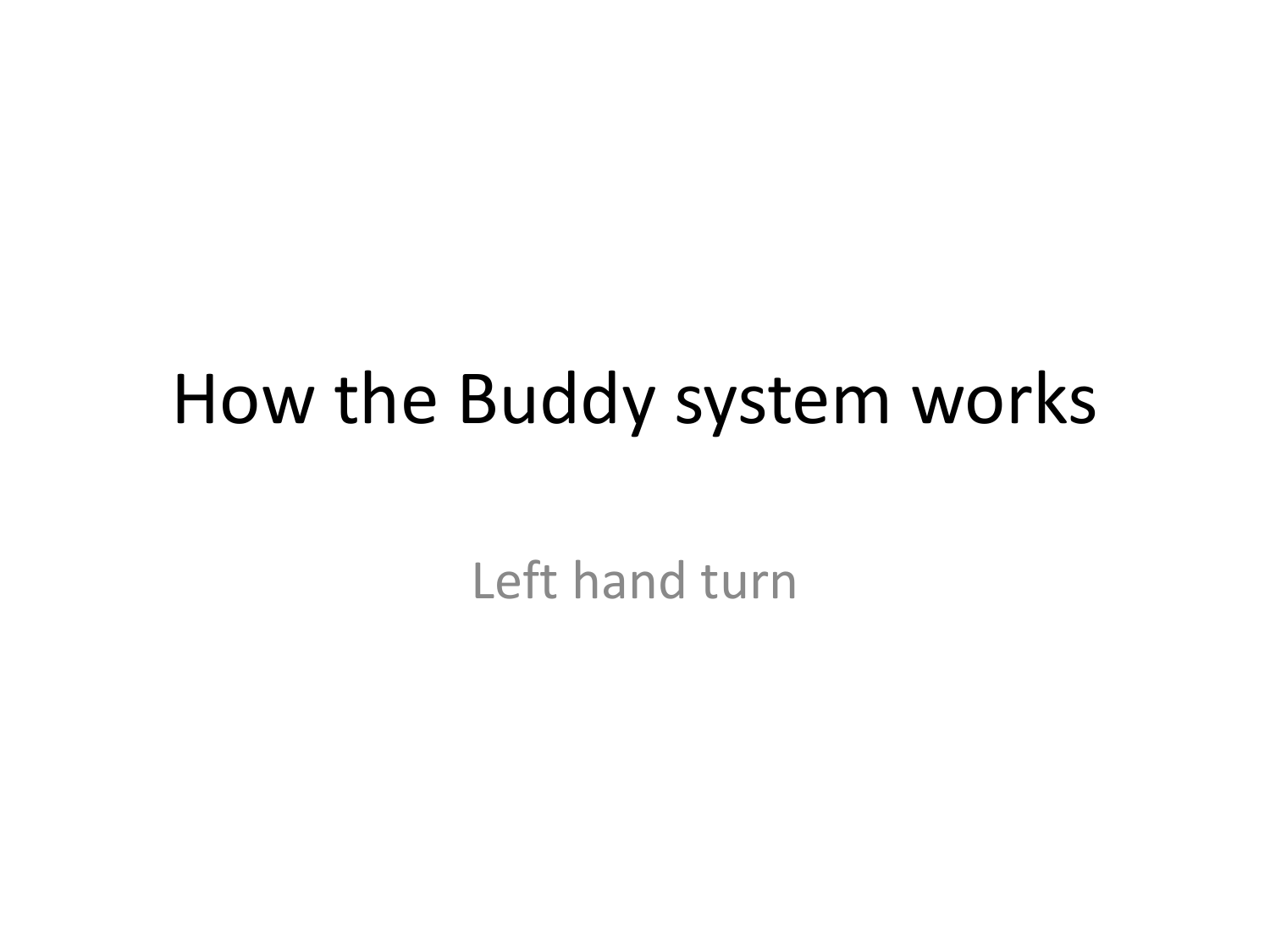

Everyone approaching a left hand junction. Note that they are not all together.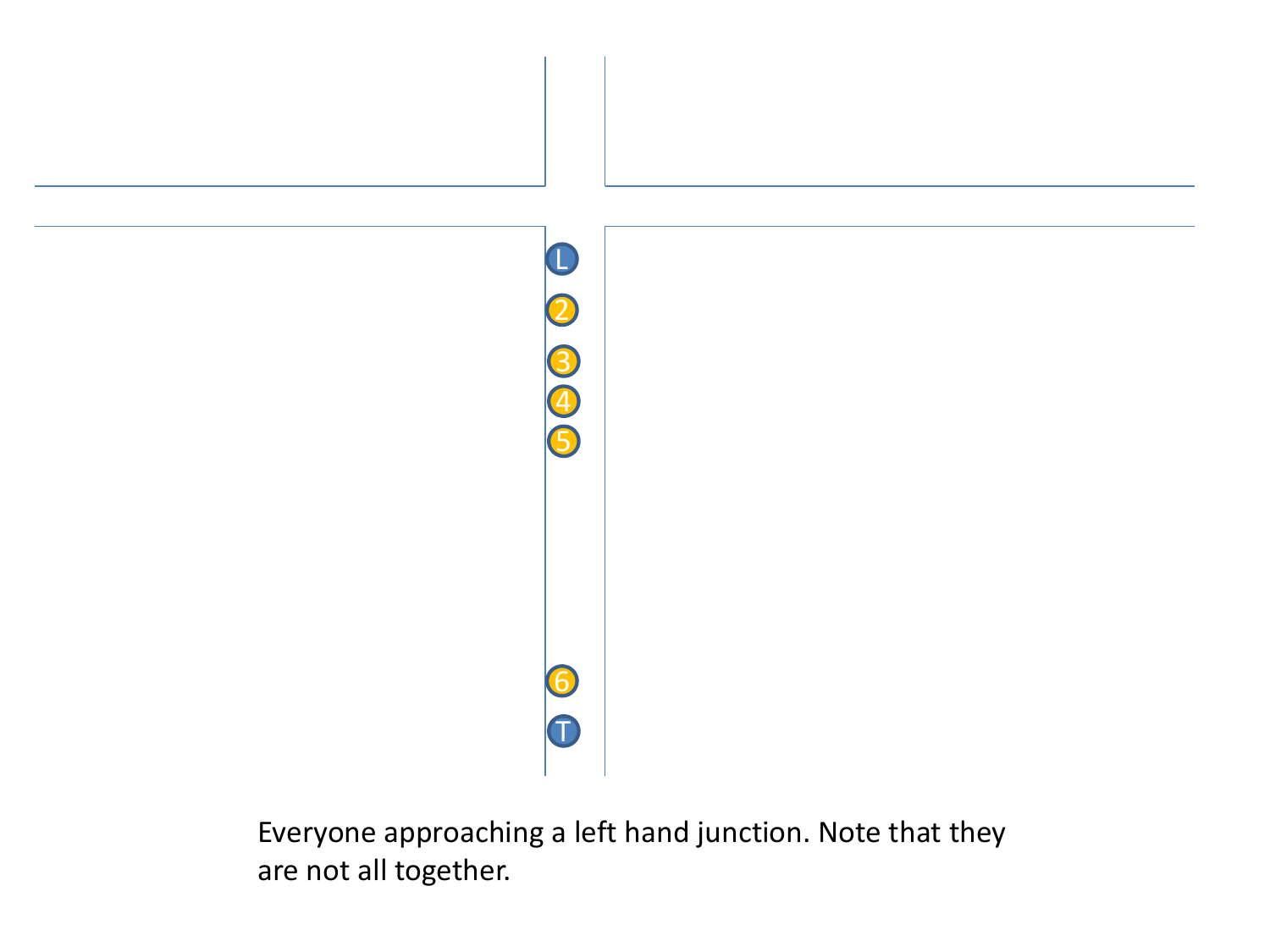

Leader turns left and points to just BEFORE the junction. Rider 2 stops (in a safe place).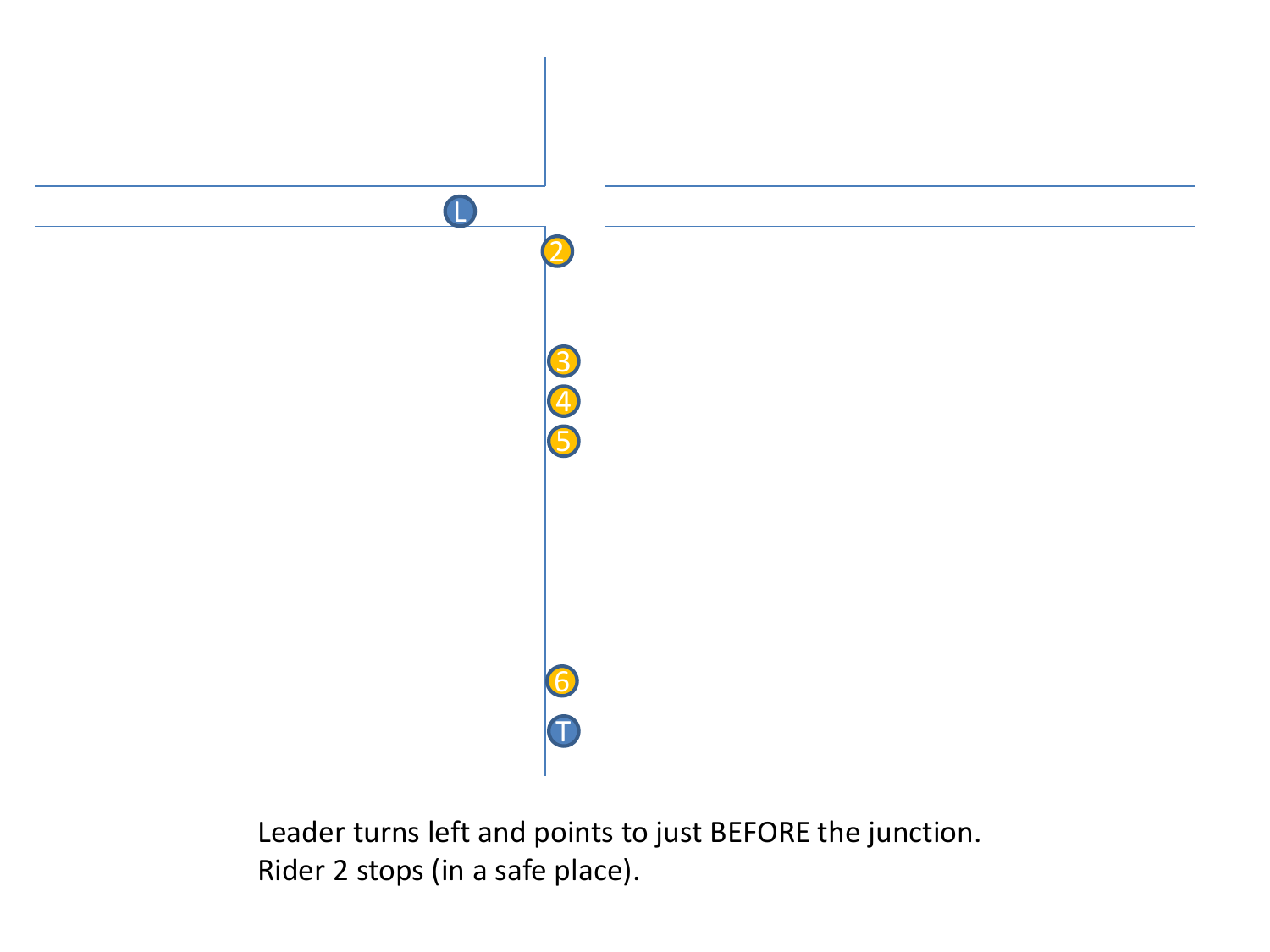

Everyone else turns left – No 2 waits for the TEC.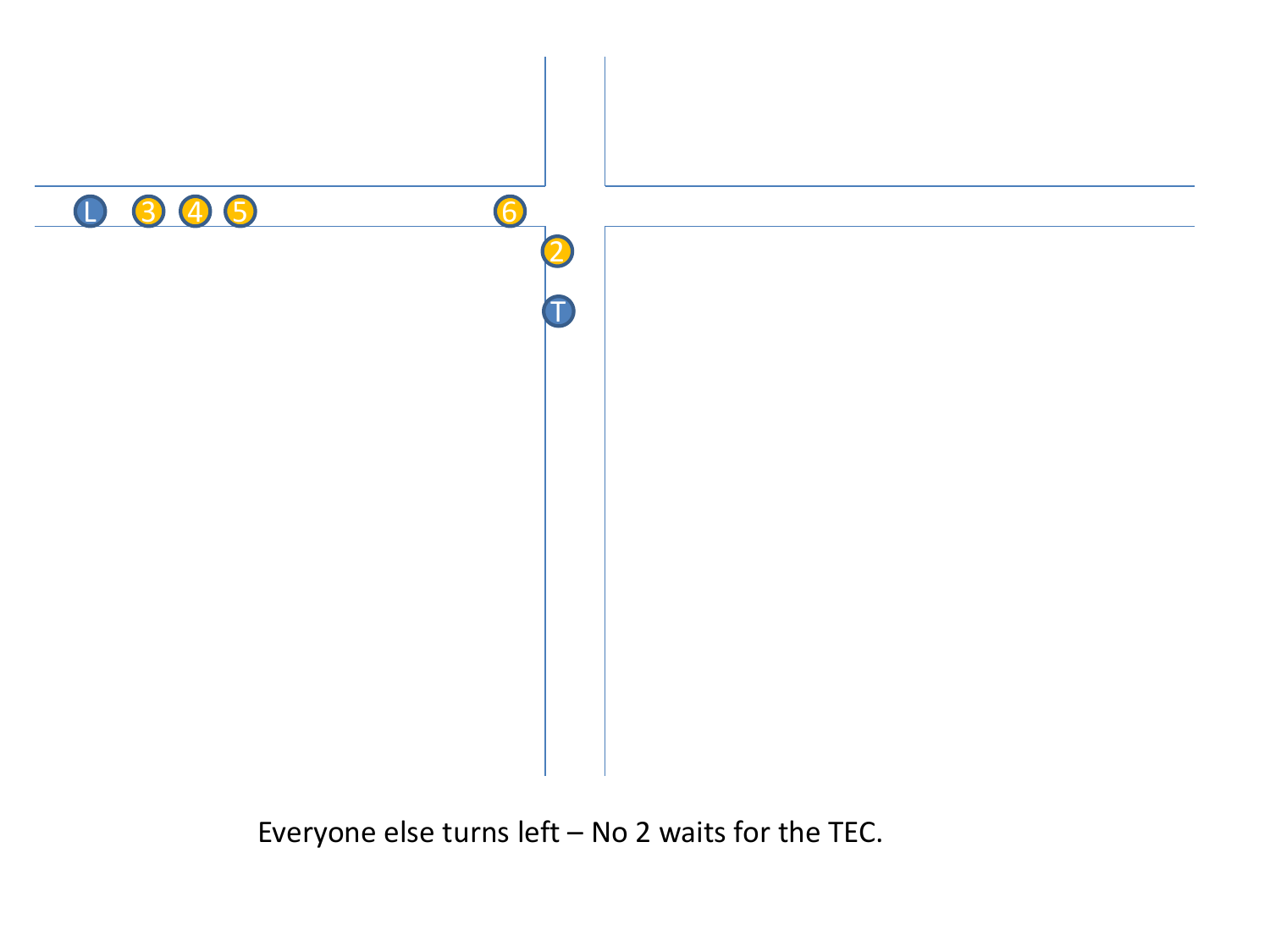

The last person (TEC - Tail End Charlie) goes past and beeps at the one there (No. 2) who sets off as soon as it is safe. The TEC then hangs back and waits for No. 2 to overtake.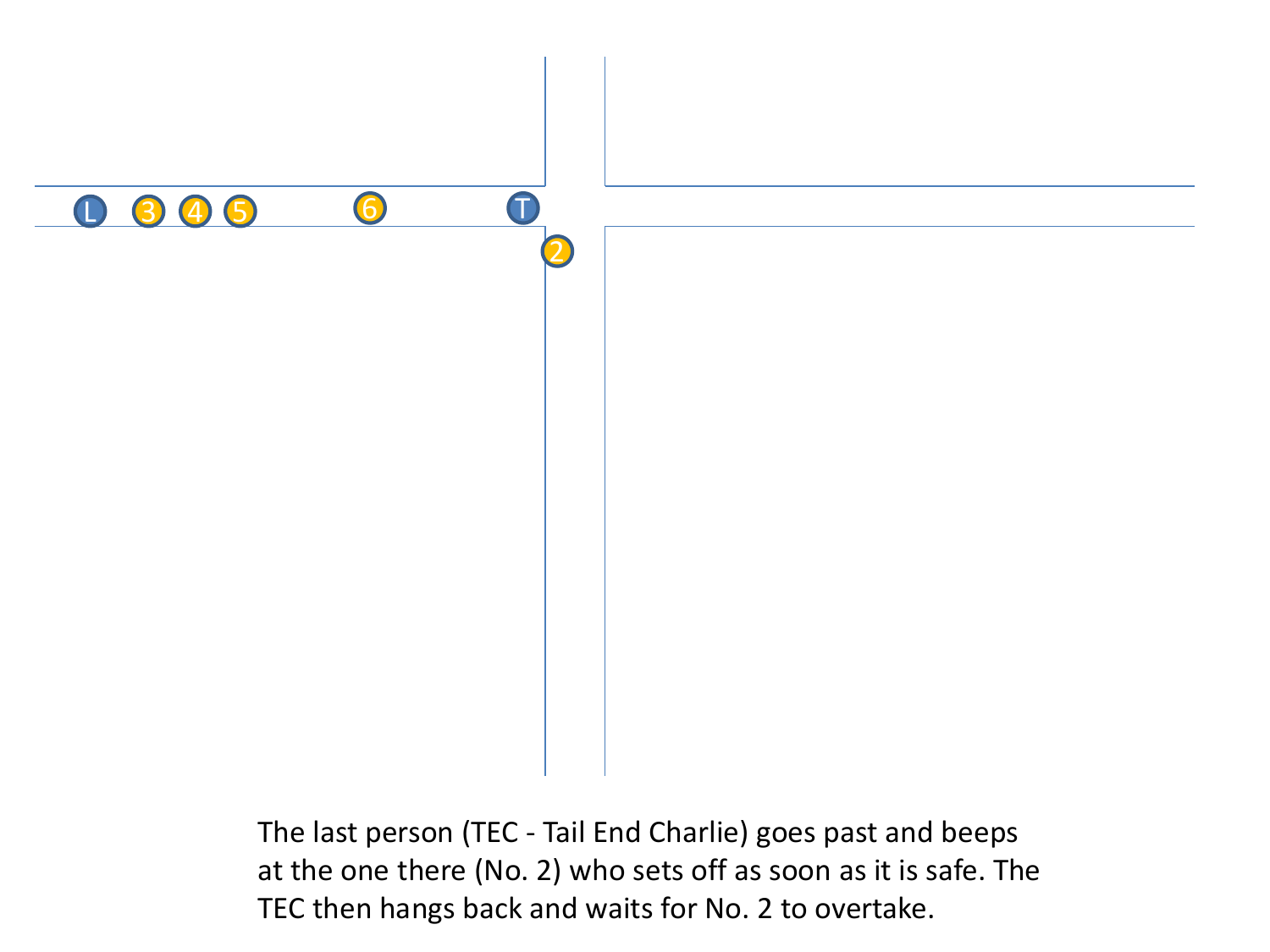

Number 2 overtakes the TEC and joins the rest of the riders.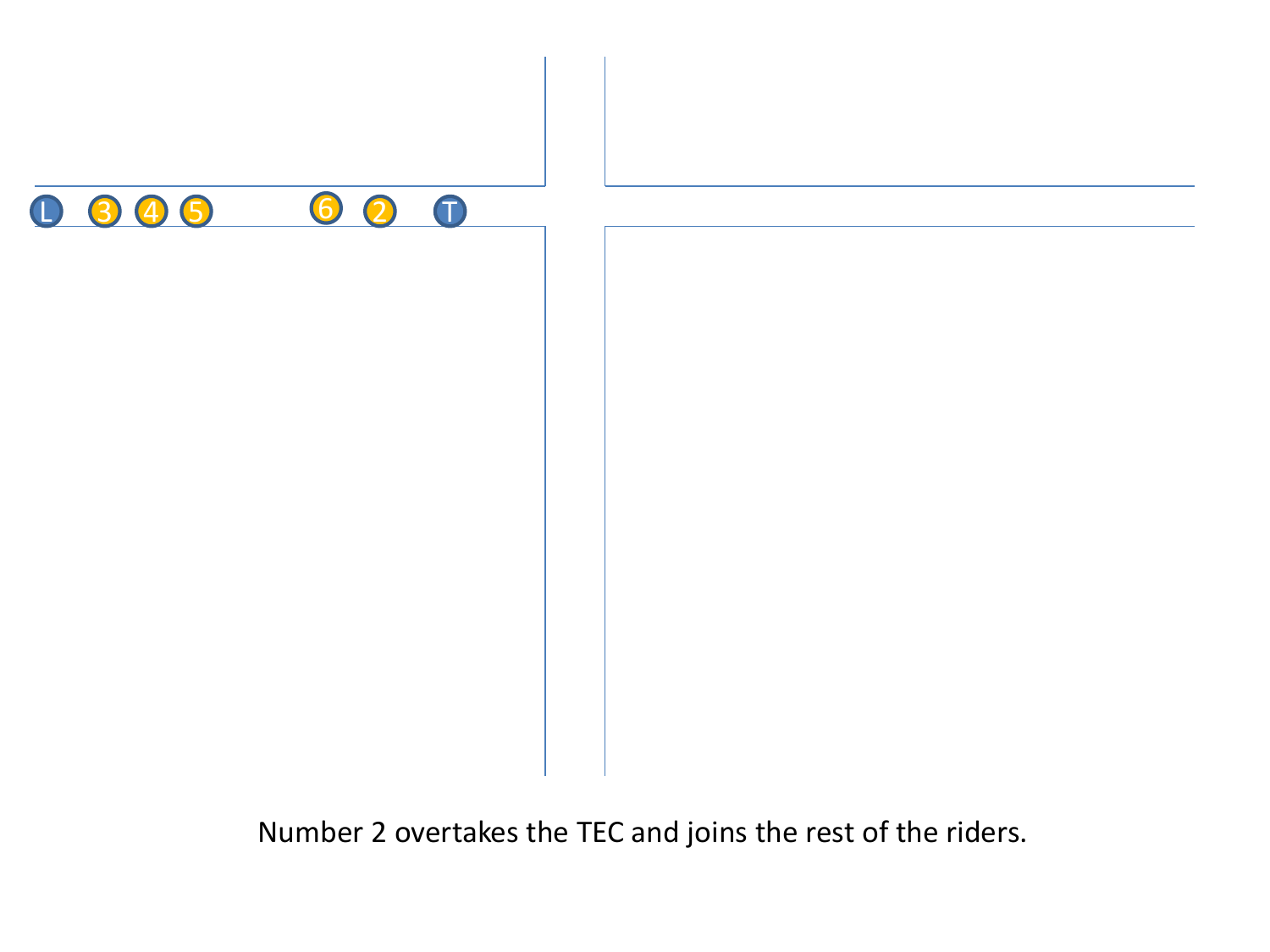## How the Buddy system works

Right hand turn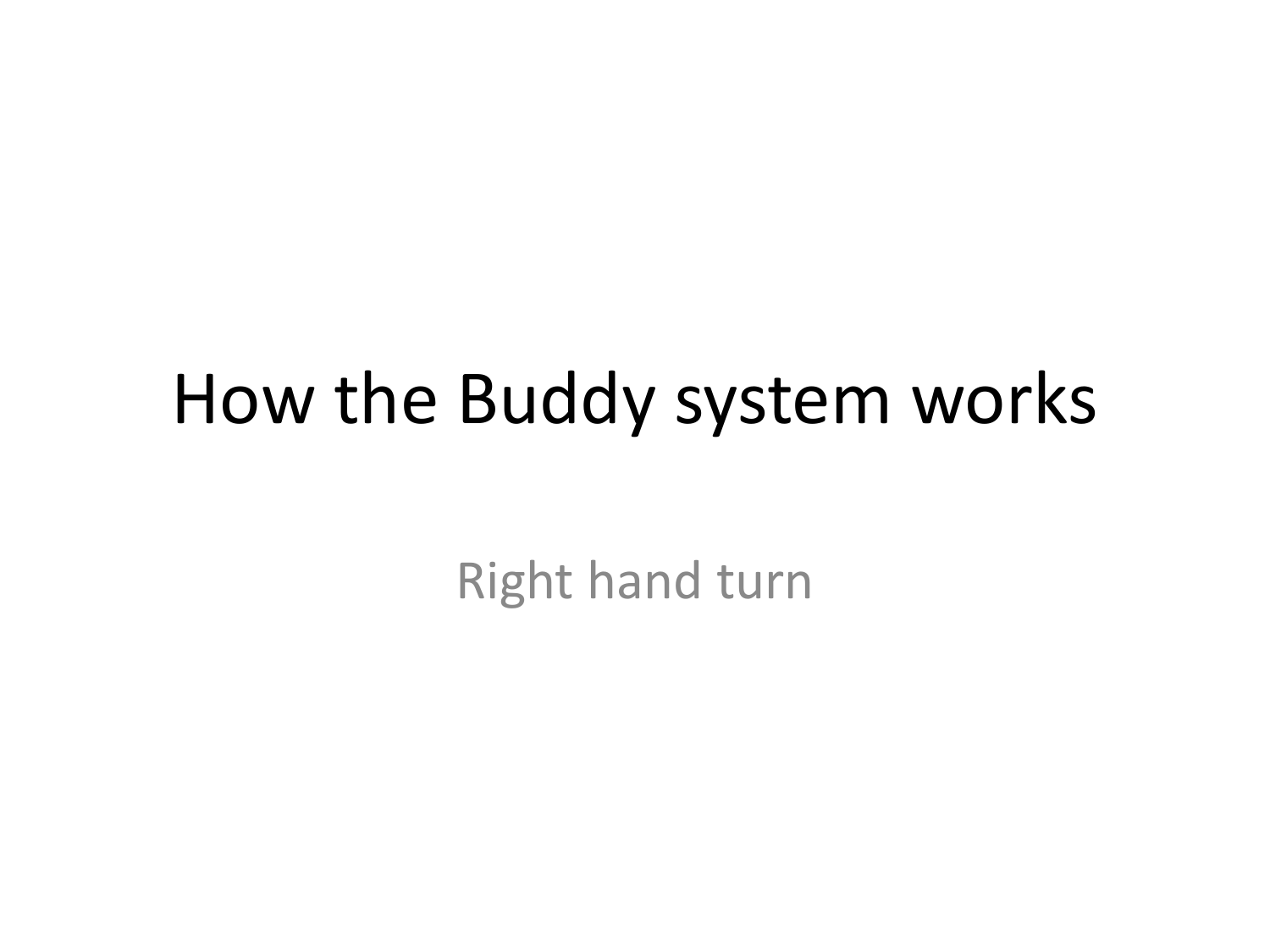

Everyone approaching a right hand junction. Note that they are not all together.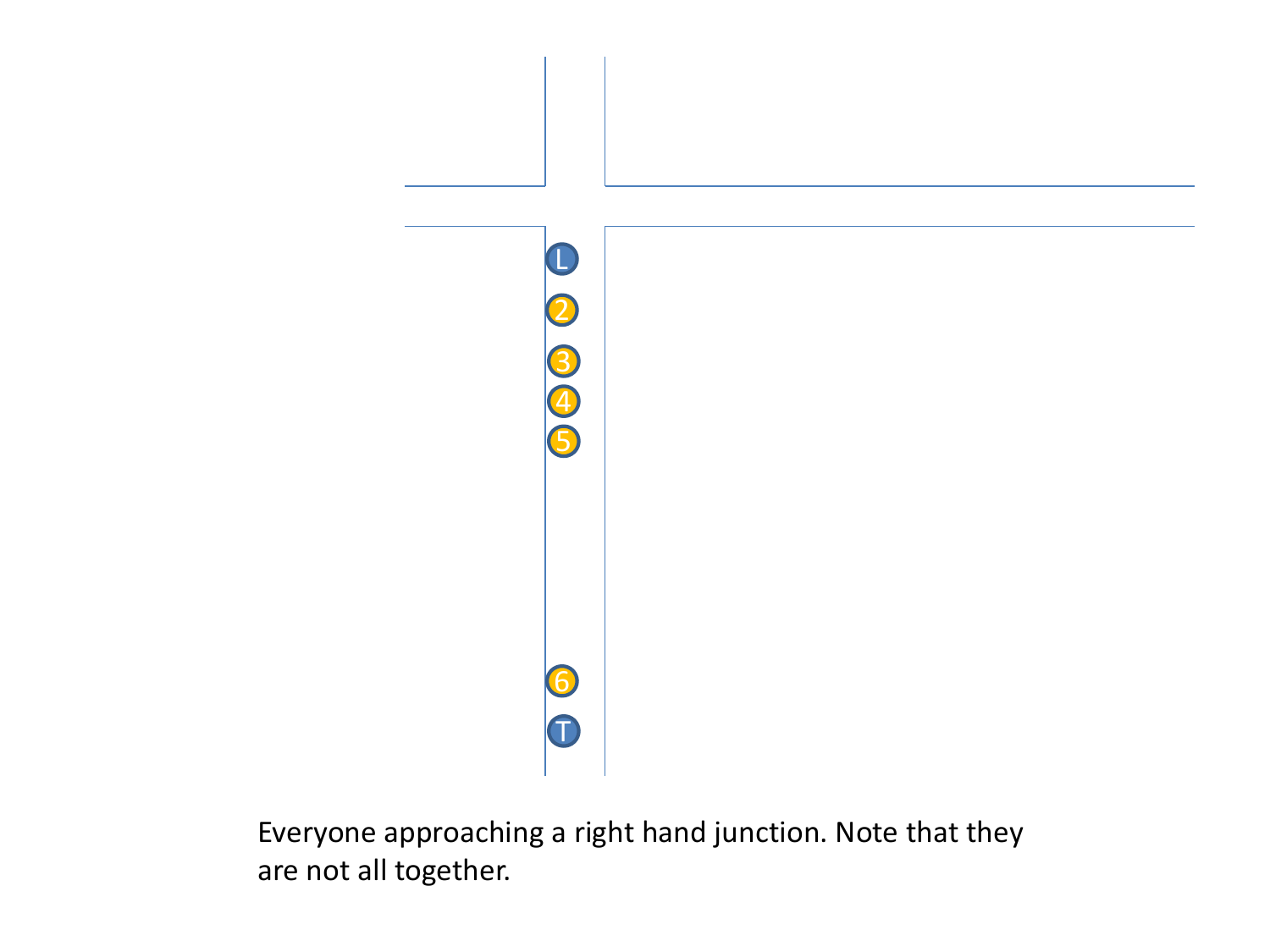

The Leader turns right and points at the corner. The second rider stops there – in full view of the ones behind.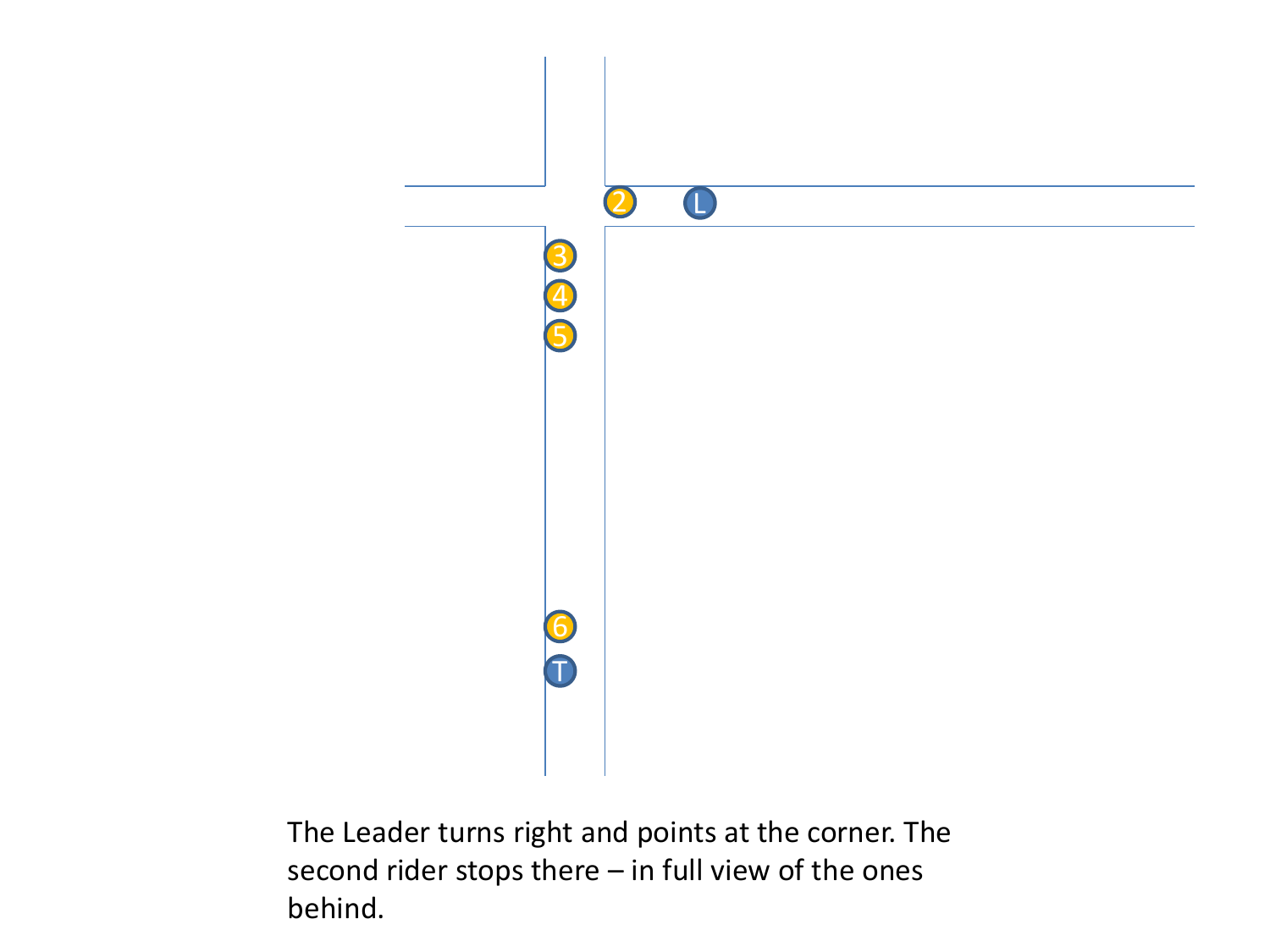

Everyone else in front of the last person turns right and goes past the second rider. Number 2 waits there until the TEC comes up.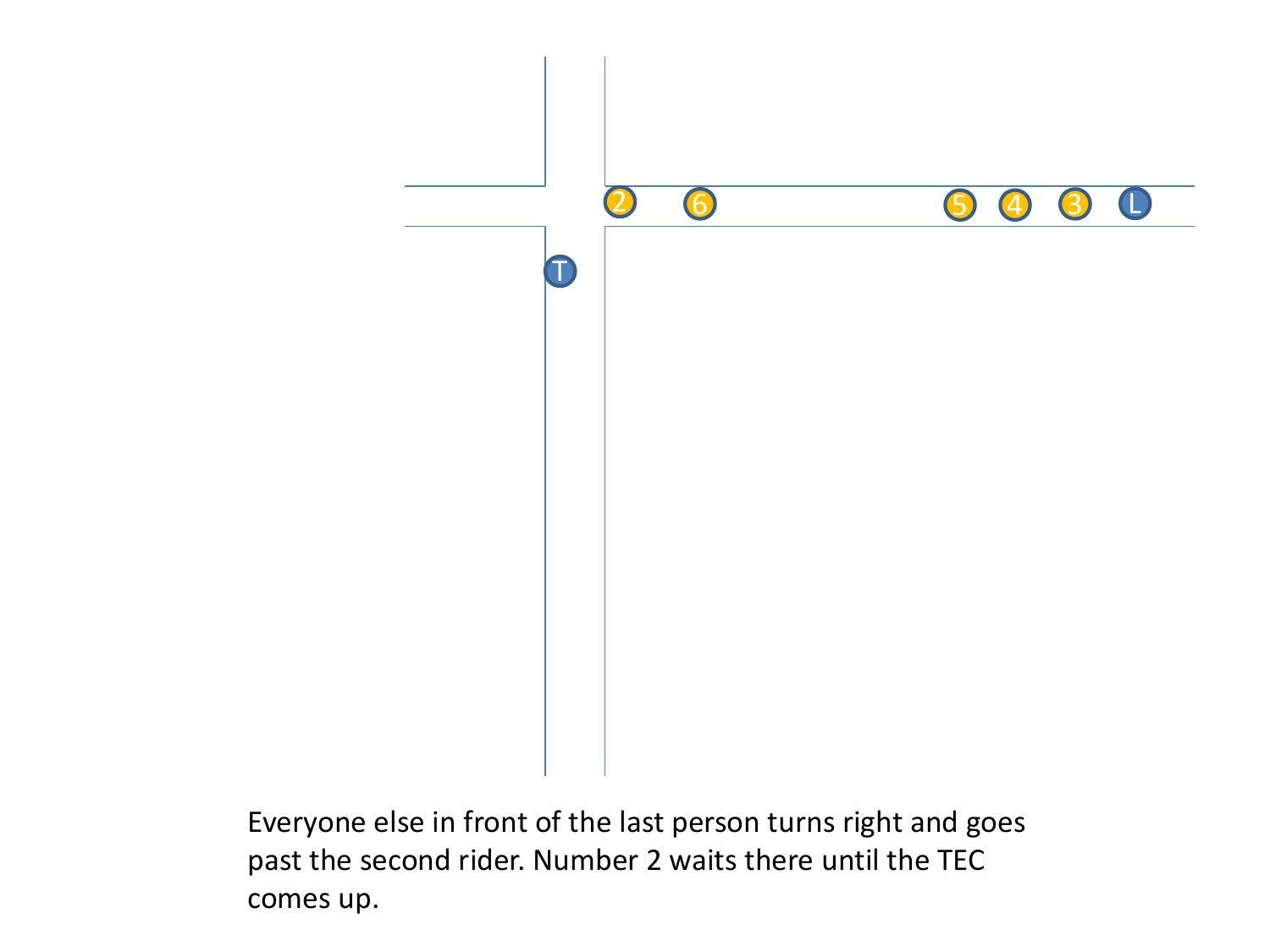

The TEC then hangs back and waits for No. 2 to overtake.